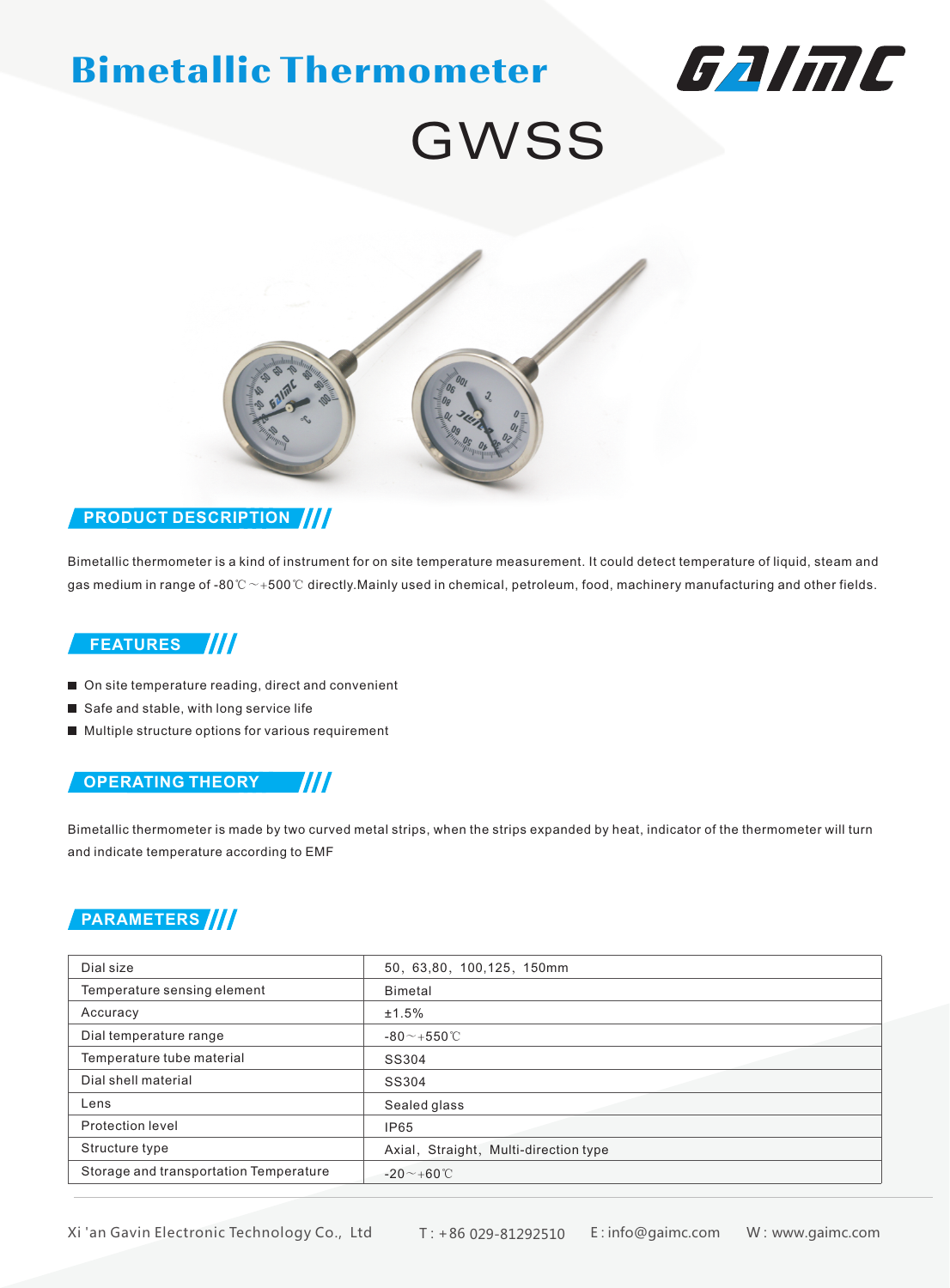

Axial type



| Dial size              |      |    |   | Screw      | Hex Head |
|------------------------|------|----|---|------------|----------|
| $2^{\prime\prime}(50)$ | 58   | 10 | 9 | $1/4$ "NPT | 14       |
| 2.5''(63)              | 62.5 | 10 | 9 | $1/4$ "NPT | 14       |
|                        |      |    |   |            |          |



| Dial size | А    | в  | С  | Screw      | Hex Head |
|-----------|------|----|----|------------|----------|
| 3''(80)   | 83.5 | 25 | 10 | $1/2$ "NPT | 22       |
| 4" (100)  | 110  | 25 | 10 | $1/2$ "NPT | 22       |
| 5''(125)  | 134  | 25 | 10 | $1/2$ "NPT | 22       |
| 6" (150)  | 160  | 25 | 10 | $1/2$ "NPT | 22       |

Axial type





| Dial size         | Α    | В  | Е  | G  | Screw      | Hex Head |
|-------------------|------|----|----|----|------------|----------|
| $2.5^{\circ}(63)$ | 62.5 | 10 | 11 | 21 | $1/4$ "NPT | 14       |
| 3''(80)           | 83.5 | 25 | 11 | 36 | $1/2$ "NPT | 22       |
| 4"(100)           | 110  | 25 | 11 | 36 | $1/2$ "NPT | 22       |
| 5"(125)           | 134  | 25 | 11 | 36 | $1/2$ "NPT | 22       |
| 6"(150)           | 160  | 25 | 11 | 36 | $1/2$ "NPT | 22       |



| Dial size | А    | в  | н   | Screw      | Hex Head |
|-----------|------|----|-----|------------|----------|
| 3''(80)   | 83.5 | 25 | 100 | $1/2$ "NPT | 22       |
| 4" (100)  | 110  | 25 | 100 | $1/2$ "NPT | 22       |
| 5"(125)   | 134  | 25 | 100 | $1/2$ "NPT | 22       |
| 6" (150)  | 160  | 25 | 100 | $1/2$ "NPT | 22       |